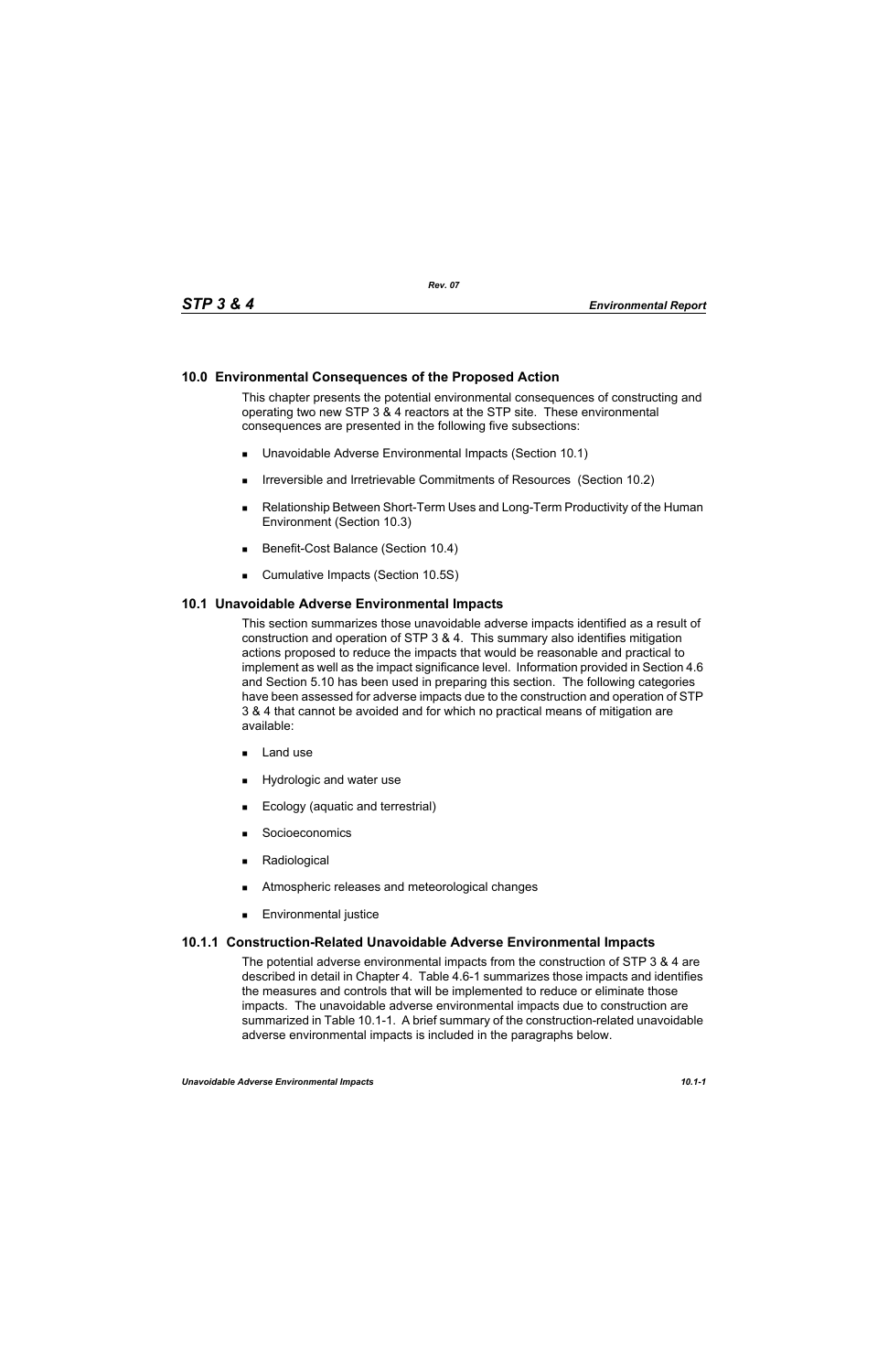For many of the impacts related to construction activities, mitigation measures that would be applied are referred to as "best management practices," as previously discussed in Section 3.9. Typically, their use is determined by the types of activities that are to be performed, and frequently, they are implemented through plans and procedures developed at the time of construction.

### **10.1.1.1 Land Use**

Unavoidable, but small, adverse environmental impacts on land use would occur due to construction of STP 3 & 4. Approximately 740 acres (out of approximately 12,220 total site acres) on the STP site will be affected; most of the land that will be cleared at STP was disturbed during the original construction of STP 1 & 2. Twenty-nine wetlands were identified by the U.S. Army Corps of Engineers (USACE). These wetlands will be avoided during construction. Construction may also occur in other sensitive areas, including the Coastal Management Zone. Land used for construction related activities (e.g., laydown and spoils areas, construction parking) will be restored once construction is complete. These impacts would be considered small and temporary. There may be the potential for small to moderate short-term physical land use changes in the vicinity of the site due to the development of temporary housing for construction employees.

## **10.1.1.2 Hydrologic and Water Use**

The construction of STP 3 & 4 will increase the amount of groundwater used at STP. However, as documented in the site groundwater use calculation (Reference 10.1-1), it has been determined that the existing STP site groundwater operating permit limit provides adequate groundwater supply for water uses required for the operation of STP Units 1 and 2 and the construction, initial testing, and operation of STP Units 3 and 4. Temporary dewatering of the shallow aquifer will also be required during construction. However, construction practices (i.e., best management practices) and adherence to storm water management procedures, as included in the Storm Water Pollution Prevention Plan, will minimize the adverse effects of the construction dewatering on the aquifer and local wells. Additional potential construction impacts to local hydrology include the potential disturbance of local surface water bodies due to turbidity and sedimentation caused by construction activities. In summary, small, temporary unavoidable adverse impacts to local hydrology and water are anticipated during construction.

### **10.1.1.3 Aquatic Ecology**

Construction activities (e.g., restoration of the barge slip) along the Colorado River shoreline may adversely affect shoreline habitat. In addition, construction activities have the potential to temporarily increase the sediment load in that section of the river, although it is likely the increase will be small. There is also potential for constructionrelated spills (e.g., hydraulic fluid, diesel) that may impact surface water bodies. Small temporary impacts to surface waters are likely from the filling in or rerouting of surface drainage features during construction. In summary, small temporary unavoidable adverse impacts to aquatic ecology are anticipated during construction.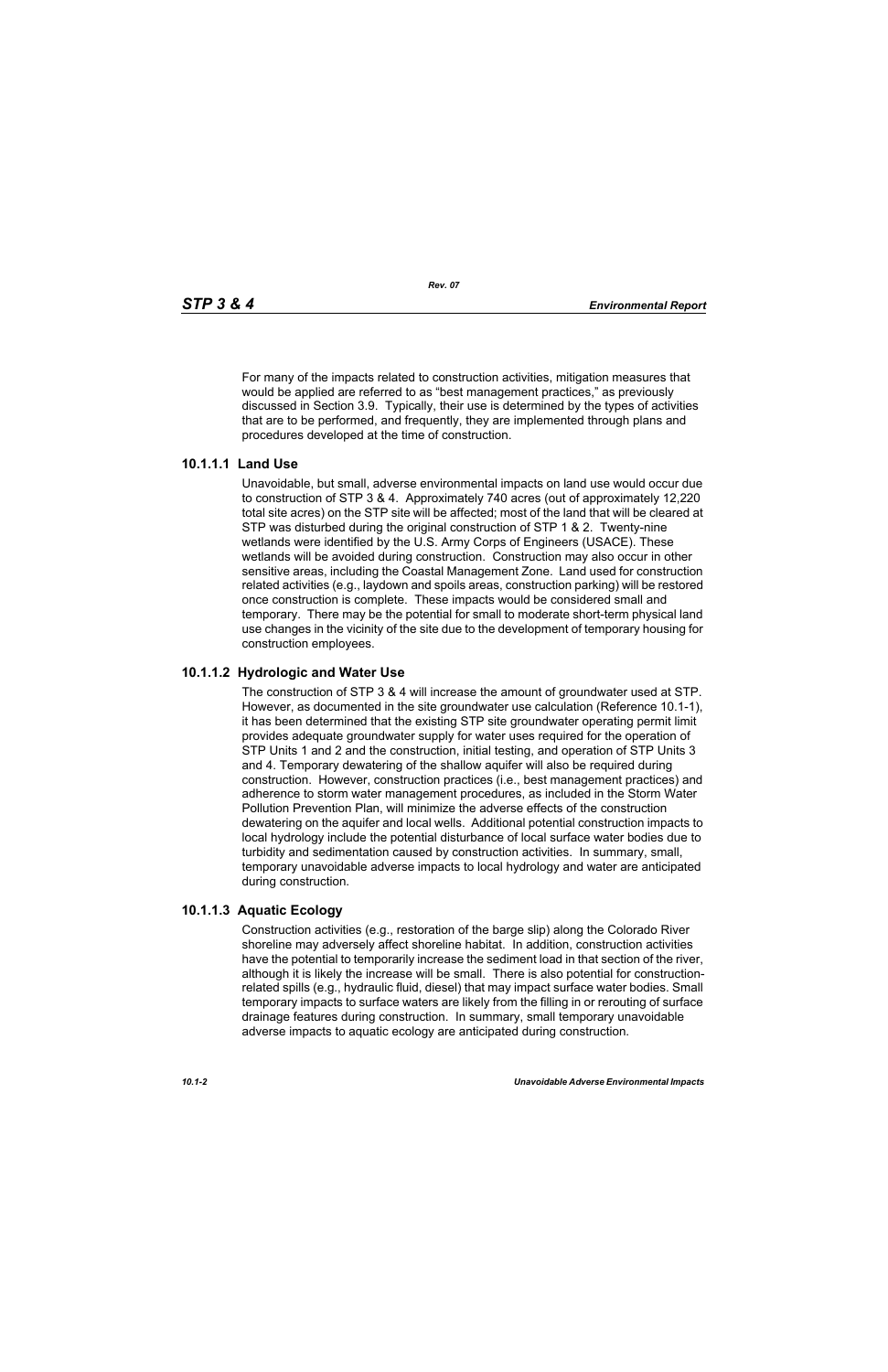# **10.1.1.4 Terrestrial Ecology**

Clearing activities and construction of STP 3 & 4, including relocating or refilling drainage ditches, will likely cause wildlife to leave or avoid the construction sites or relocate to other areas. Any changes in the wildlife population density in the site area would be difficult to measure. There also is a small potential for bird collisions with construction equipment. After construction of STP 3 & 4 is completed, wildlife is expected to return. Therefore, small temporary unavoidable adverse effects are anticipated to terrestrial ecology.

## **10.1.1.5 Socioeconomic**

During construction, moderate to large socioeconomic impacts may result from the influx of estimated 5950 construction workers and their families. Early in the construction phase in Matagorda County, there is the potential for a shortage of suitable short-term housing or rental units. In addition, there is the possibility that the area schools may need to expand to accommodate the children of the construction workers. Water and wastewater facilities will require expansion/upgrading. Fire and police protection also would need to expand to meet the needs of the county. Roads in the vicinity of the STP site will experience increased traffic because most of the roads in the plant vicinity are two-lane highways.

Mitigation measures that could be implemented by STPNOC to minimize traffic impacts include staggering shifts, encouraging car pooling, erecting signs alerting drivers of increased construction traffic, and potentially adding turn lanes at the STP site. Increases in tax revenue that will result from the construction of STP 3 & 4 could be used for school funding, road improvements, upgrades/improvements to water/wastewater treatment facilities, and upgrades to the fire and police protection infrastructure. If housing is not available, local market forces will likely stimulate new home construction. All other socioeconomic impacts from construction activities will be small and temporary.

### **10.1.1.6 Radiological**

Construction workers will receive radiation exposure from STP 1 & 2 during construction. However, the doses will be within regulatory limits (10 CFR 20.1301 and 40 CFR 190.10), as discussed in Section 4.5. The radiation dose to the workers is considered a small unavoidable adverse impact.

# **10.1.1.7 Atmospheric and Meteorological**

Construction will result in increased air emissions and fugitive dust from traffic and construction equipment. Best management practices for dust control such as frequent watering of potential dust-emitting areas could be employed. Local exposure to potential construction noise will be mitigated by potential measures such as public notification of impending construction activities. Small unavoidable adverse impacts are anticipated.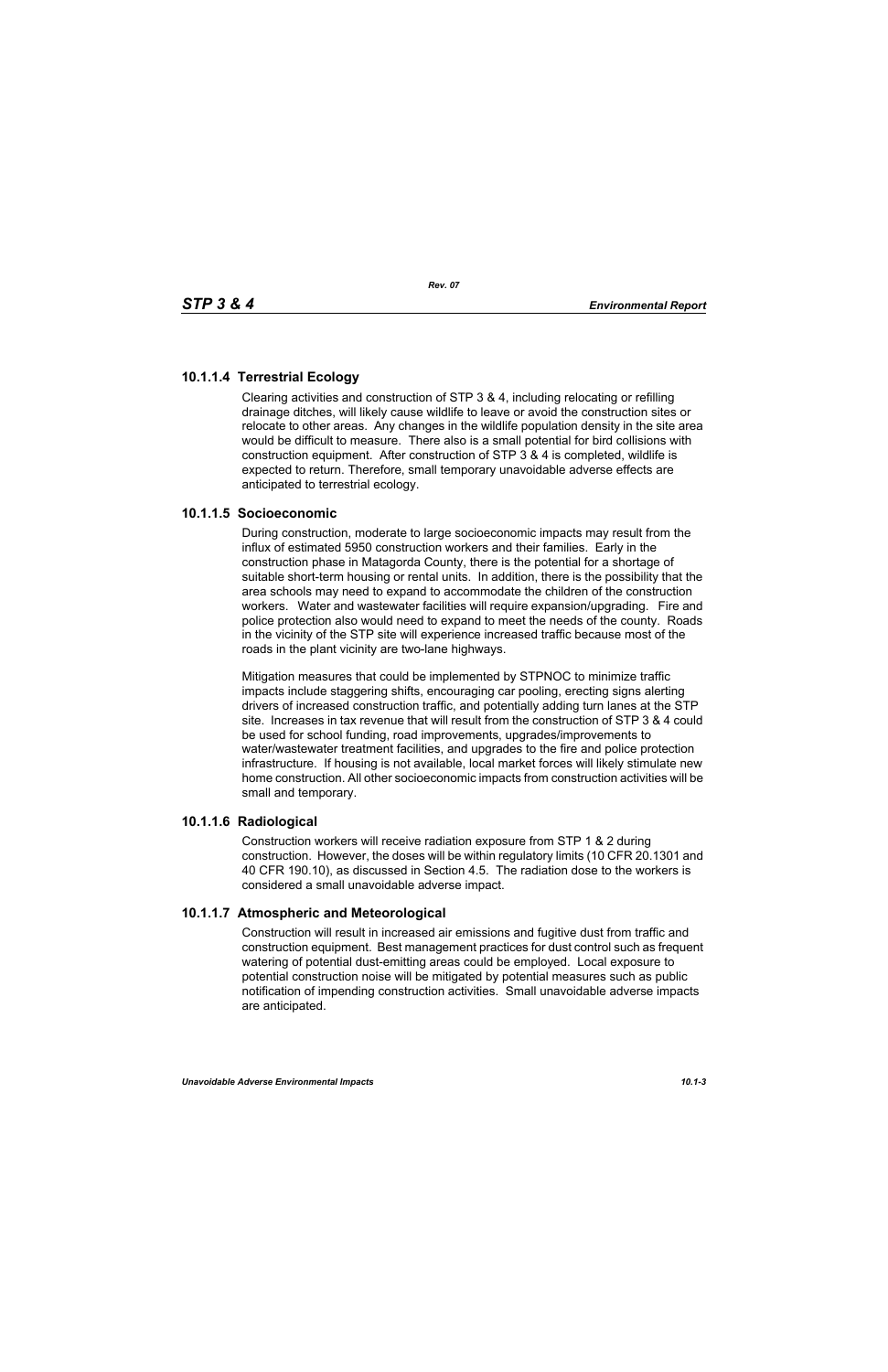# **10.1.1.8 Environmental Justice**

No disproportionately high or adverse impacts to minority or low-income populations were identified. However, the cost of low-income rental housing could increase due to increased demand for housing, potentially displacing low-income renters in Matagorda County during the construction phase. Small unavoidable adverse impacts are anticipated.

# **10.1.2 Unavoidable Adverse Environmental Impacts of Station Operations**

Operational impacts of STP 3 & 4 are discussed in detail in Chapter 5. Table 5.10-1 briefly describes those impacts and identifies measures and controls that may be implemented to reduce or eliminate adverse impacts. The expected impacts and the mitigation measures that are available to reduce these impacts are summarized in Table 10.1-2. The unavoidable adverse environmental impacts of operation, categorized by land use, hydrologic and water use, ecology (aquatic and terrestrial ecology), socioeconomics, radiological, atmospheric and meteorological, and environmental justice are summarized in the following paragraphs.

## **10.1.2.1 Land Use**

Unavoidable, but small, adverse environmental impacts on land use would occur due to operation of STP 3 & 4. Approximately 90 acres of STP land will be used during the licensed use of the facility; however, most of the land that will be cleared at the STP site was disturbed during the original construction of STP 1 & 2. The proposed project is in keeping with the current use of the property, which is for the generation of power. Approximately 21 acres of permanently committed offsite land will be required to support STP 3 & 4 due to the uranium fuel cycle.

The GE ABWR reactors will generate solid radioactive waste that will require disposal as discussed in Sections 3.5 and 5.5. Additional nonradioactive solid wastes will be generated from waste streams and sanitary effluents (i.e., sludge) as described in Sections 3.6 and 5.5. Additional land will be required for offsite disposal of radioactive and nonradioactive wastes.

# **10.1.2.2 Hydrologic and Water Use**

Operation of STP 3 & 4 will increase the amount of surface water and groundwater used at STP. However, as documented in the site groundwater use calculation (Reference 10.1-1), it has been determined that the existing STP site groundwater operating permit limit provides adequate groundwater supply for water uses required for the operation of STP Units 1 and 2 and the construction, initial testing, and operation of STP Units 3 and 4. STPNOC intends to install at least one additional site groundwater well with a design capacity of 500 gpm. As documented in the site groundwater use calculation (Reference 10.1-1), this additional capacity will allow for sufficient groundwater withdrawal to meet water uses required for: (1) operation of STP Units 1 and 2 and the construction, initial testing, and operation of STP Units 3 and 4; and (2) potential temporary capacity reduction as a result of equipment failure/unavailability. The additional wells would be properly permitted under applicable Coastal Plains Groundwater Conservation District (CPGCD) and TCEQ requirements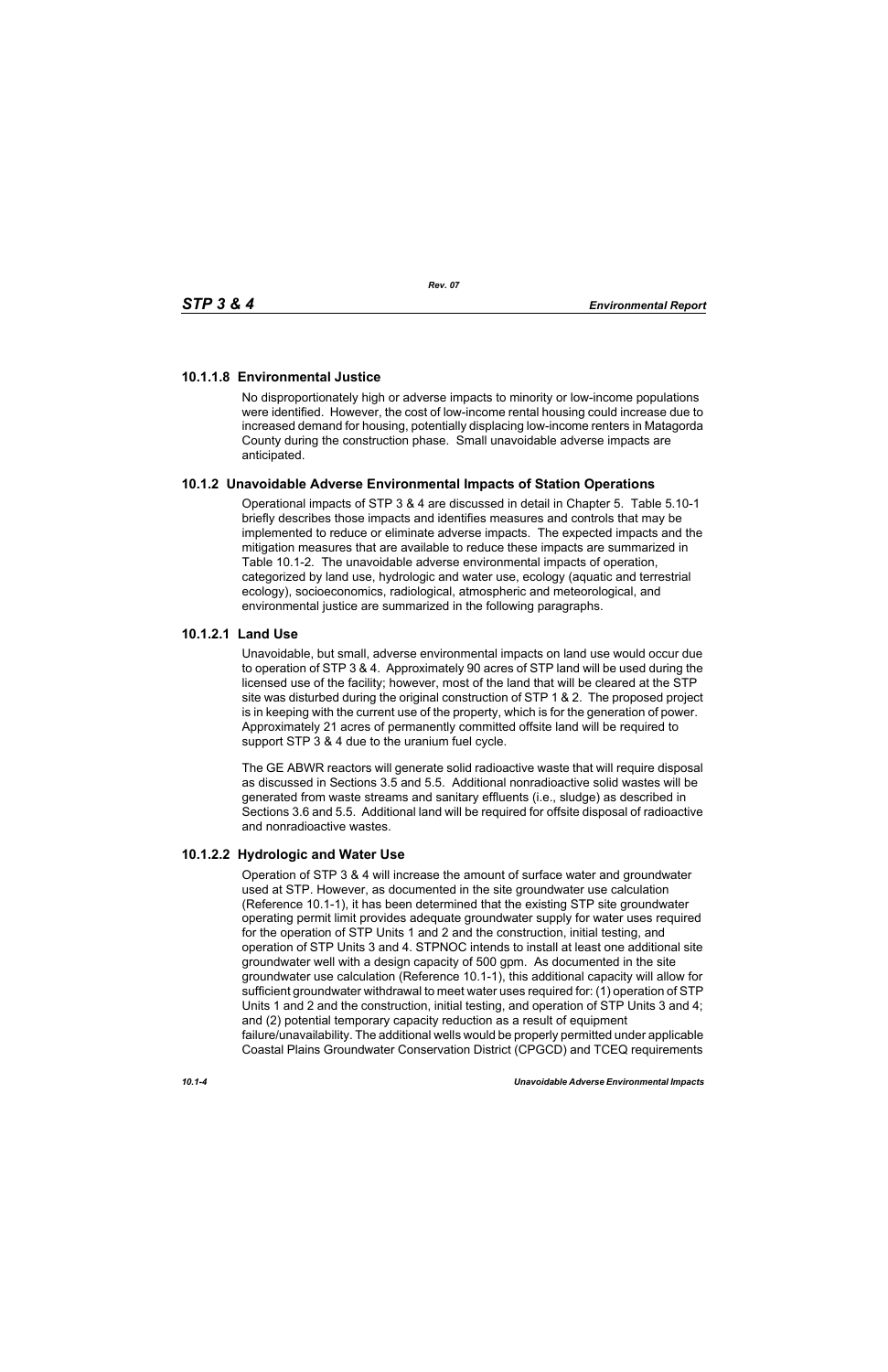and would not involve a request for an increase in the existing permit limit. Consumptive water loss from the Colorado River will be within currently permitted levels. Small to moderate unavoidable adverse impacts from STP 3 & 4 water use, specifically the loss of availability of both resources to other potential users will occur during the life of the plant.

Small unavoidable adverse impacts associated with chemical and wastewater discharges to the Colorado River and other surface water bodies will occur during the life of the plant as a result of blowdown, additional impervious surfaces, and wastewater treatment.

### **10.1.2.3 Aquatic Ecology**

Chemicals will be released to the Colorado River through blowdown from the Main Cooling Reservoir (MCR) in accordance with the Texas Pollution Discharge Elimination System (TPDES) permit. Because of dilution, the anticipated impact on water quality or aquatic biota is SMALL and will be within previously permitted levels.

The thermal plume from discharge from the MCR to the Colorado River will be small and within the TPDES permit limitations. Entrainment and entrapment effects on aquatic biota at the MCR makeup water intake on the Colorado River will be small and will not require mitigation. Small unavoidable adverse impacts on aquatic ecology are anticipated.

### **10.1.2.4 Terrestrial Ecology**

Operation of STP 3 & 4 will have small unavoidable adverse impacts on the local terrestrial ecology as a result of the increased water level in the MCR required for operation, noise, and the small potential for bird collisions with plant structures. Potentially adverse impacts to terrestrial ecology may occur as a result of loss of habitat because of vegetation control within the transmission line rights-of-way. These activities are part of the established agency-approved vegetation maintenance program that is ongoing for the existing transmission line. There will be no increase in transmission line maintenance due to the addition of STP 3 & 4.

Operation of the mechanical draft cooling towers will result in small amounts of salt deposition, but the deposits will be minimal and leaf damage potential will be within the vicinity of the cooling towers. Maximum deposition will occur on STP property. No impacts are expected offsite. Small unavoidable adverse impacts on terrestrial ecology are anticipated.

#### **10.1.2.5 Socioeconomics**

Socioeconomic impacts from the operations workforce and their families, estimated at approximately 2400 people, may affect housing, water and wastewater treatment, and schools. MODERATE to LARGE temporary unavoidable adverse impacts may result from these issues until mitigation measures are in effect. SMALL unavoidable adverse impacts are anticipated from the use of local roads and the ability of the police, fire, and social service to provide services to the operations workforce.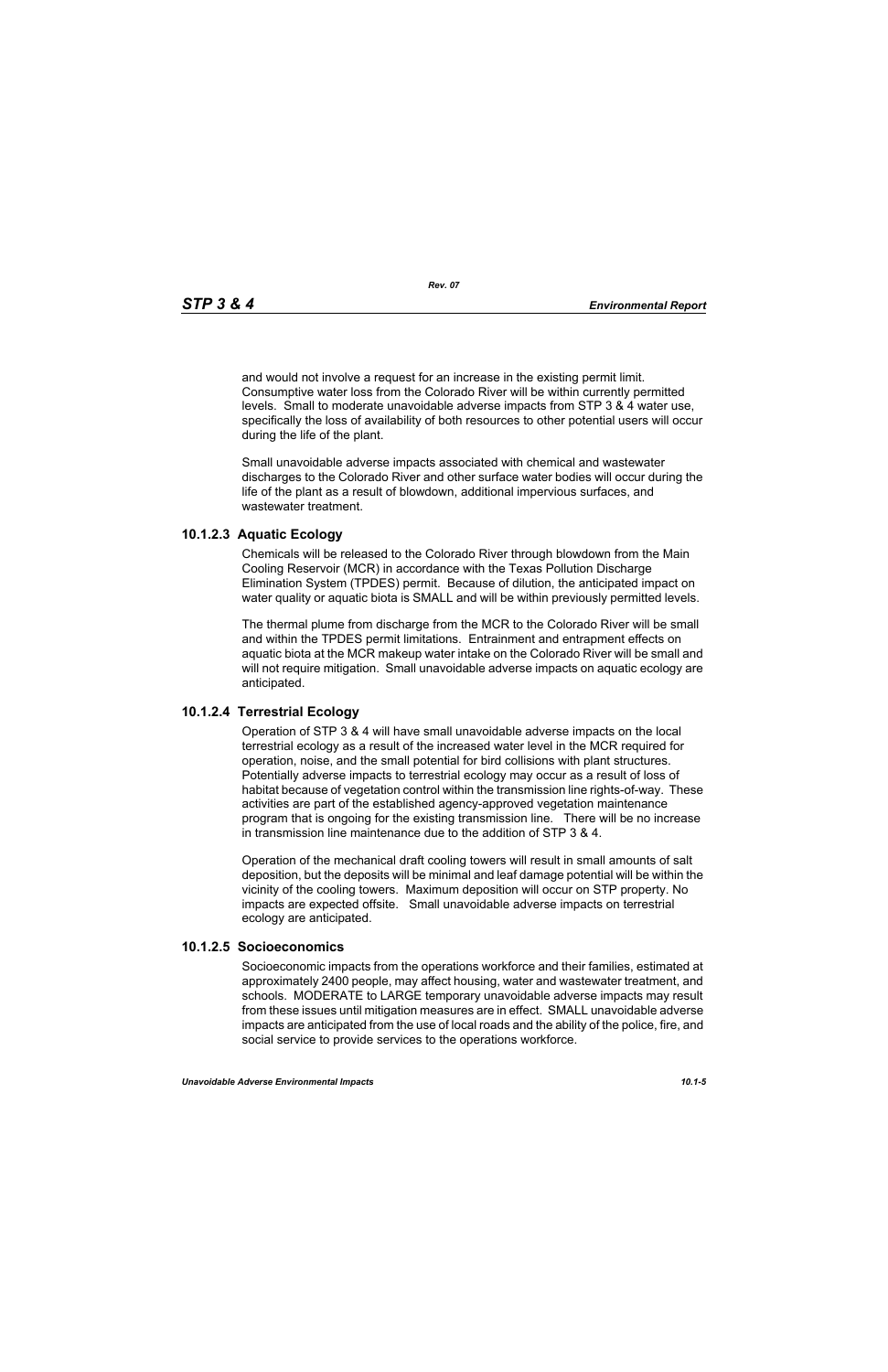Several plant buildings (e.g., reactor building, cooling towers) will be visible from local roads. Also, the plume generated from the cooling towers may be visible during several months of the year. The incremental increase in visible impacts will not have any short- or long-term impacts to local residents or visitors, and will therefore be SMALL. Small adverse environmental impacts are anticipated.

## **10.1.2.6 Radiologicals**

STP 3 & 4 will discharge small amounts of radioactive liquids and gases within regulatory limits (10 CFR 50, Appendix I). Potential doses to workers and the public will be well within the applicable regulatory limits. The generation of radioactive wastes will also occur as a result of plant operation. Small unavoidable adverse impacts are anticipated.

## **10.1.2.7 Atmospheric and Meteorological**

Minimal releases of pollutants to the atmosphere will result from operation of STP 3 & 4. In particular, testing of standby generators and other combustion equipment (estimated at less than 100 hours/year) will emit minimal air pollutants. The emissions from the two mechanical draft cooling towers have the potential for causing micro-level changes to the meteorology (e.g., fogging, precipitation, ground-level fogging), but only in the immediate vicinity of the towers. SMALL unavoidable adverse impacts are anticipated.

#### **10.1.2.8 Environmental Justice**

No impacts that would be disproportionately high and adverse on minority or lowincome populations were identified. However, low-income rental housing rates could increase due to increased demand for housing, potentially displacing low-income renters in Matagorda County at the start of operations. SMALL, temporary, unavoidable adverse impacts are anticipated.

#### **10.1.3 Summary of Unavoidable Adverse Environmental Impacts**

Based on the preceding analysis of unavoidable adverse impacts from the construction and operation of STP 3 & 4, the following are irreversible commitments of these environmental resources:

- **Land use resources**
- **Nater resources**
- **Ecological resources (terrestrial and aquatic)**

These irreversible commitments are further discussed in Section 10.2, Irreversible and Irretrievable Commitments of Resources. The unavoidable adverse environmental impacts that are further considered in Section 10.4, Benefit-Cost Balance, are summarized below:

- Land use (onsite and offsite)
- **Nater (surface water and groundwater)**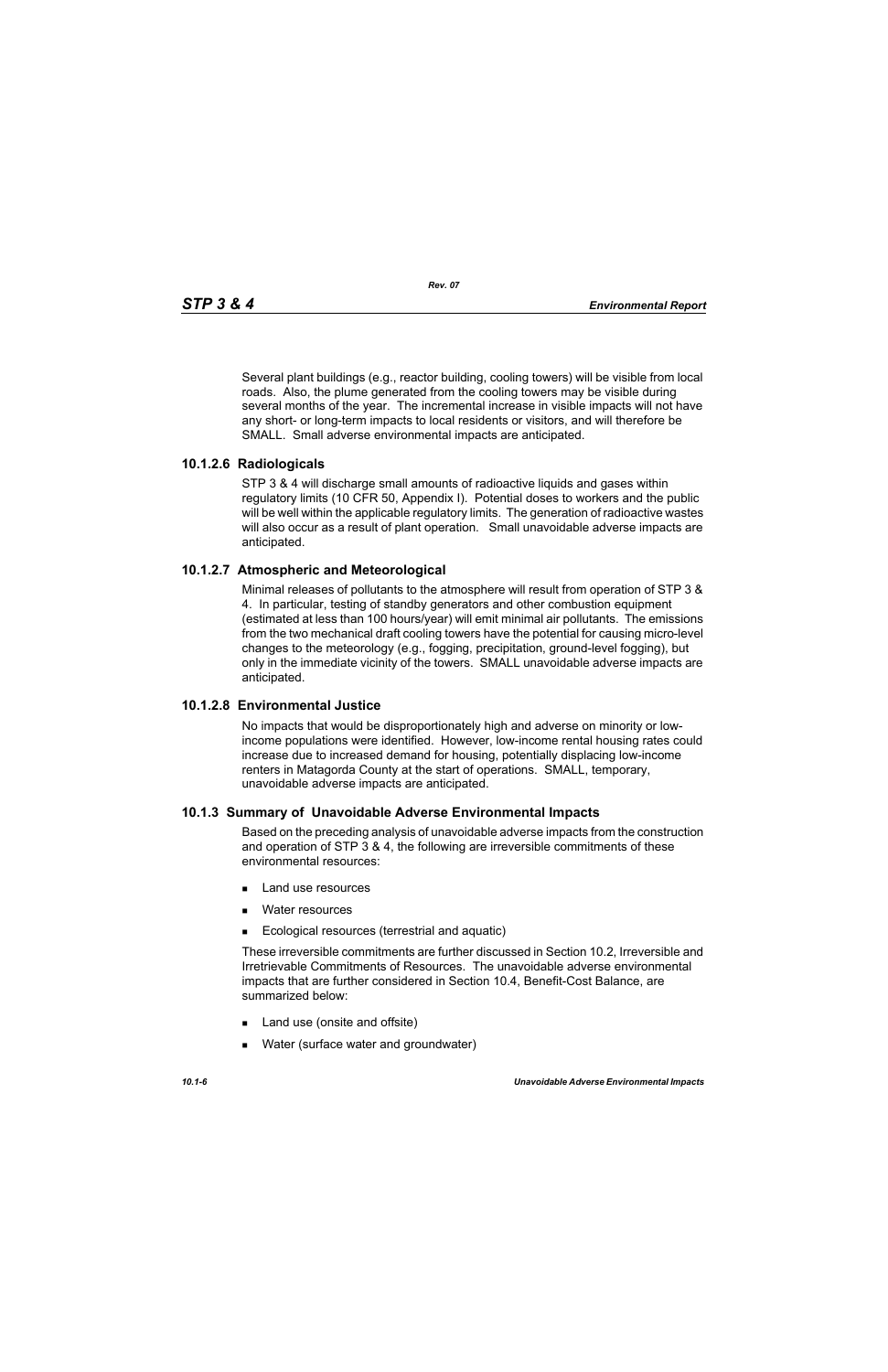- Ecology (terrestrial and aquatic)
- Socioeconomic (traffic, housing, water and wastewater, schools, fire and police services)
- Radiological (regulated effluent releases, storage of wastes)

# **10.1.4 References**

10.1-1 "Site Groundwater Use for Construction, Initial Testing, Startup, and Operations," Fluor Nuclear Power Calculation No. U7-SITE-G-CALC-DESN-2002.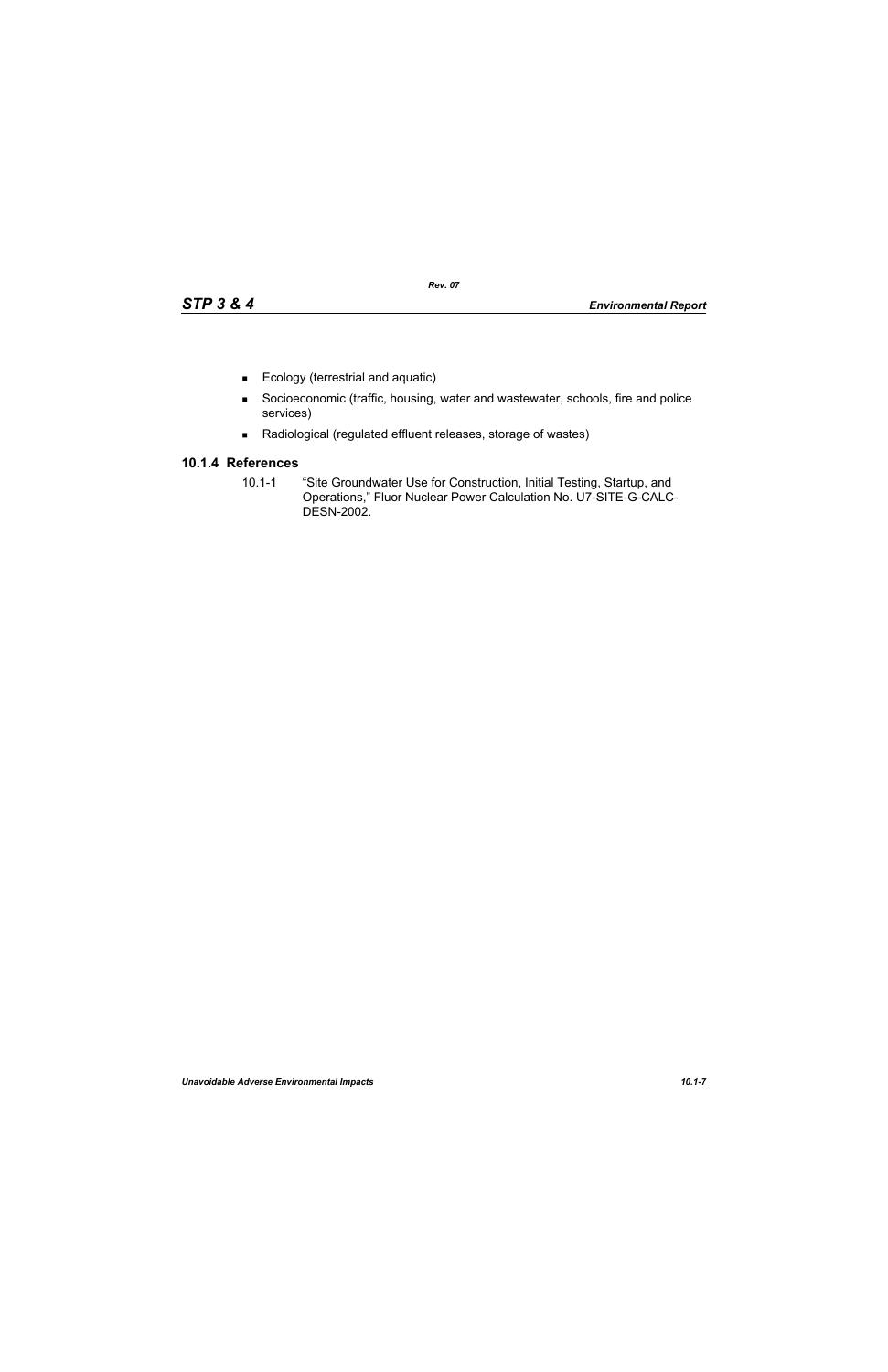| Category | <b>Adverse Impact</b>                                                                                                                                                                                                                                  | <b>Actions to Mitigate Impacts</b>                                                                                                                                                                                                                                                                                         | <b>Unavoidable Adverse Impacts</b>                                                             |
|----------|--------------------------------------------------------------------------------------------------------------------------------------------------------------------------------------------------------------------------------------------------------|----------------------------------------------------------------------------------------------------------------------------------------------------------------------------------------------------------------------------------------------------------------------------------------------------------------------------|------------------------------------------------------------------------------------------------|
| Land     | Ground-disturbing activities<br>including excavating and<br>recontouring the landscape.                                                                                                                                                                | Conduct construction activities using Best Management<br>Practices (BMP) in accordance with regulatory and<br>permit requirements. Implement environmental controls<br>required in the Stormwater Pollution Protection Plan<br>(SWPPP) such as weekly compliance inspections,<br>documentation of runoff controls, etc.    | Small, temporary impact to land use<br>during the construction phase of<br>project.            |
|          | Removal of vegetation within<br>the temporary impact areas.                                                                                                                                                                                            | Cleanup and dispose of waste debris at designated<br>location. Temporary impact area will be graded,<br>landscaped to match the surrounding area, and<br>revegetated.                                                                                                                                                      | Small, temporary impact to land use<br>during the construction phase of<br>project.            |
|          | <b>Construction activities</b><br>conducted in sensitive areas<br>(e.g., in or around wetlands or<br>other Waters of the U.S.)                                                                                                                         | Maintain communications with local and regional<br>government and nongovernment organizations to verify<br>that construction activities comply with applicable laws<br>and regulations.<br>Avoid sensitive areas where possible. All activities in<br>these areas would comply with regulatory and permit<br>requirements. | Small to moderate temporary impact to<br>land use during the construction phase<br>of project. |
|          | Stockpiling of soils on site<br>including spoil mounds and<br>borrow pit soils.                                                                                                                                                                        | Restrict stockpiling to designated areas. Stabilize all<br>loose soils on site through the use of appropriate<br>erosion control methodologies.                                                                                                                                                                            | Small, temporary impact to land use<br>during the construction phase of<br>project.            |
|          | Change in land use due to<br>construction of new permanent<br>structures and the creation of<br>impervious surface i.e., the<br>haul road and the parking area<br>within the existing STP site<br>(the site is designated for<br>industrial land use). | Restrict all construction and construction-related<br>activities to the designated areas within the STP site.                                                                                                                                                                                                              | Small impacts to land use for the life of<br>the plant.                                        |

*Rev. 07*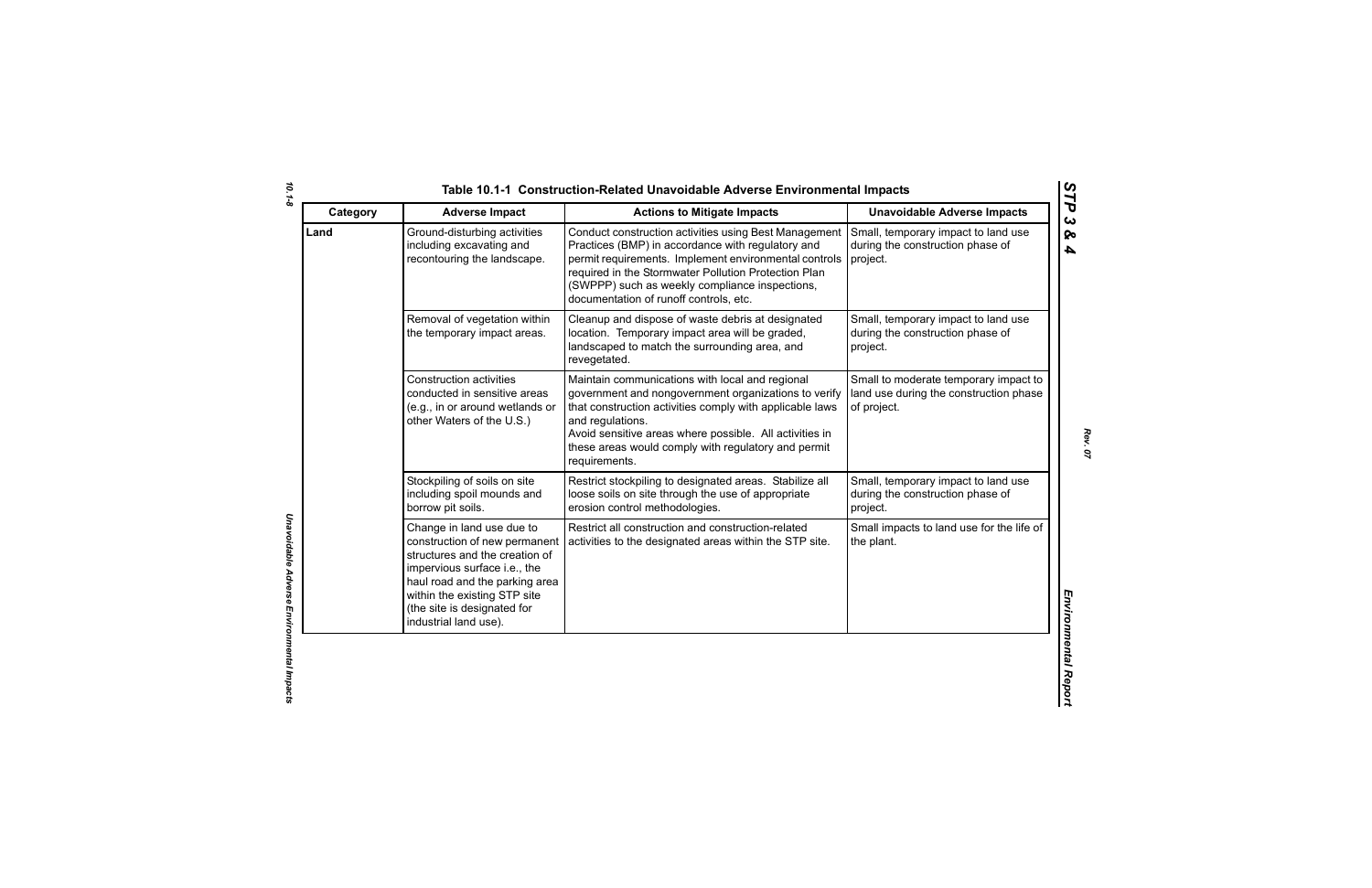| Category                                  | <b>Adverse Impact</b>                                                                                                                               | <b>Actions to Mitigate Impacts</b>                                                                                                                                                                                                                                                                                                                                                                                                                                                                                                                                                                                                           | <b>Unavoidable Adverse Impacts</b>                                                             |
|-------------------------------------------|-----------------------------------------------------------------------------------------------------------------------------------------------------|----------------------------------------------------------------------------------------------------------------------------------------------------------------------------------------------------------------------------------------------------------------------------------------------------------------------------------------------------------------------------------------------------------------------------------------------------------------------------------------------------------------------------------------------------------------------------------------------------------------------------------------------|------------------------------------------------------------------------------------------------|
| Land                                      | Potential short-term physical<br>land use changes in the vicinity<br>of the project due to<br>development of employee<br>housing.                   | Maintain communications with local and regional<br>government and nongovernment organizations to<br>disseminate project information in a timely manner.                                                                                                                                                                                                                                                                                                                                                                                                                                                                                      | Small to moderate temporary impact to<br>land use during the construction phase<br>of project. |
| <b>Hydrologic and</b><br><b>Water Use</b> | Impacts to onsite surface water<br>drainage flows by diverting and<br>filling several unnamed onsite<br>drainage features.                          | New drainage ditches and other feature such as<br>sediment filters would be used to accommodate surface<br>water runoff from altered drainage areas and the newly<br>constructed impervious areas. Avoid all jurisdictional<br>wetlands. Appropriate erosion control measures taken<br>on all drainage features and wetlands to prevent turbid<br>water, soil deposition, vegetation removal, etc., from<br>occurring within those areas or downstream areas<br>through the approved SWPPP.                                                                                                                                                  | Small, temporary impact to hydrology<br>during the construction phase of<br>project.           |
|                                           | Increase in surface water as a<br>result of dewatering and<br>excavation activities.                                                                | To decrease the volume of surface water runoff created<br>during dewatering/excavating activities of the deeply<br>excavated areas, a groundwater control system<br>consisting of a slurry wall and a perimeter circuit of<br>deep wells in conjunction with sand drains will be<br>constructed. All other surface water runoff created<br>during the excavation/dewatering activities will be<br>controlled by a series of ditches that drain the water<br>away from construction activities. Proper erosion<br>controls will be used to contain sediments found in the<br>runoff before being discharged into any jurisdictional<br>water. | Small, temporary impact to hydrology<br>during the construction phase of<br>project.           |
|                                           | Impacts to local hydrology<br>resulting from the excavation<br>through the shallow aquifer,<br>and subsequent dewatering of<br>the shallow aquifer. | Local drinking water wells found in the vicinity of the<br>construction area will be unaffected because they are<br>located in the deeper aquifer which is isolated by<br>surficial clays. Dewatering would occur within the<br>shallow aquifer in a limited area for a short period of<br>time. Upon completion of construction, groundwater in<br>the shallow aquifer will return to natural elevations.                                                                                                                                                                                                                                   | Small, temporary impact to hydrology<br>during the construction phase of<br>project.           |

*Rev. 07*

 $10.1 - 9$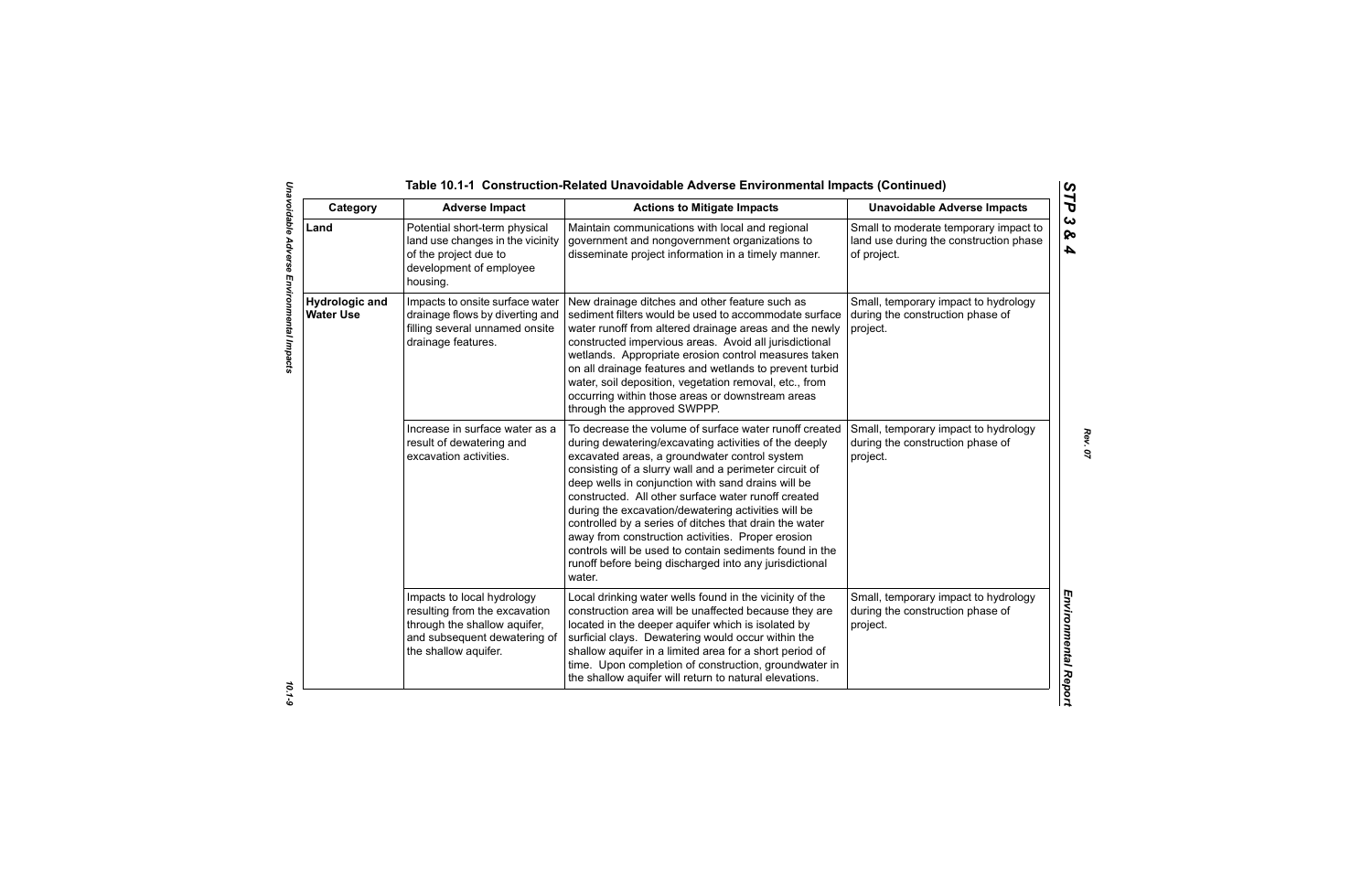| Category                                       | <b>Adverse Impact</b>                                                                                                                                                                                                           | <b>Actions to Mitigate Impacts</b>                                                                                                                                                                                                                                                                                                                                                                                                                                                                                              | <b>Unavoidable Adverse Impacts</b>                                                                      |
|------------------------------------------------|---------------------------------------------------------------------------------------------------------------------------------------------------------------------------------------------------------------------------------|---------------------------------------------------------------------------------------------------------------------------------------------------------------------------------------------------------------------------------------------------------------------------------------------------------------------------------------------------------------------------------------------------------------------------------------------------------------------------------------------------------------------------------|---------------------------------------------------------------------------------------------------------|
| <b>Hydrologic and</b><br><b>Water Use</b>      | Potential for water pressure<br>reduction within the local water<br>table due to dewatering<br>activities (i.e. dust abatement,<br>concrete mixing, potable water<br>$use)$ .                                                   | Limit dewatering activities to only those necessary for<br>construction.                                                                                                                                                                                                                                                                                                                                                                                                                                                        | Small, temporary impact to local water<br>use during the construction phase of<br>project.              |
|                                                | Potential impact to Little<br>Robbins Slough, Kelly's Lake,<br>and the Colorado River due to<br>turbidity and sedimentation<br>caused by soil erosion from<br>ground disturbance.                                               | Adhere to applicable regulations and permit<br>requirements found in the TPDES permit. Implement<br>BMPs to prevent the movement of pollutants (including<br>sediments) into wetlands and water bodies via storm<br>water runoff. BMPs will include the use of erosion-<br>control measures such as silt fences and sediment<br>settling ponds to prevent sedimentation and turbid<br>water discharge.<br>Use of vegetated land buffers between water bodies<br>and the construction site to minimize sedimentation<br>impacts. | Small, temporary impact to surface<br>water quality during the construction<br>phase of project.        |
| <b>Ecology</b><br>(Terrestrial and<br>Aquatic) | Construction activities will<br>result in habitat loss and will<br>displace animals such as birds<br>and mammals that currently<br>inhabit the construction site.<br>The mortality rate of less<br>mobile animals may increase. | Limit vegetation removal to only those areas needed for<br>construction. Restoration of the temporary impact<br>areas will be completed in a timely manner upon<br>completion of construction.                                                                                                                                                                                                                                                                                                                                  | Small, temporary impacts to habitat<br>and wildlife during the construction<br>phase of the project.    |
|                                                | Filling of drainage areas and<br>ditches may impact foraging<br>and roosting habits of wetland<br>dependent species.                                                                                                            | Restoration of the habitat by relocating and<br>revegetation of drainage areas.                                                                                                                                                                                                                                                                                                                                                                                                                                                 | Small, temporary impacts to wildlife<br>foraging areas during the construction<br>phase of the project. |

*STP 3 & 4*

*Rev. 07*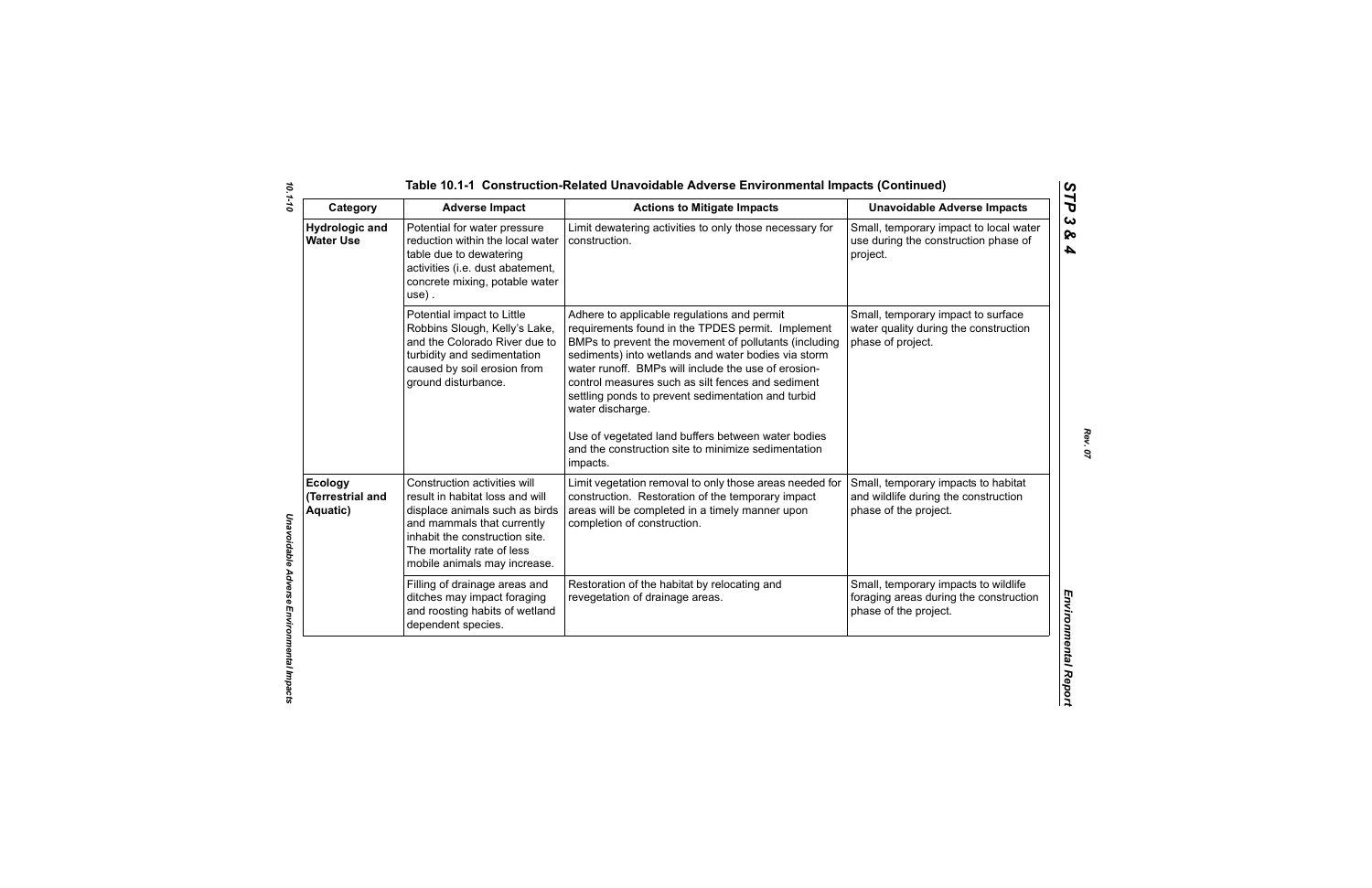| Category                                | <b>Adverse Impact</b>                                                                                                                                                                             | <b>Actions to Mitigate Impacts</b>                                                                                                                                                                                                                                                                                                                                                                                                                                                                 | <b>Unavoidable Adverse Impacts</b>                                                                                                                          |
|-----------------------------------------|---------------------------------------------------------------------------------------------------------------------------------------------------------------------------------------------------|----------------------------------------------------------------------------------------------------------------------------------------------------------------------------------------------------------------------------------------------------------------------------------------------------------------------------------------------------------------------------------------------------------------------------------------------------------------------------------------------------|-------------------------------------------------------------------------------------------------------------------------------------------------------------|
| Ecology<br>(Terrestrial and<br>Aquatic) | Disturbance or destruction of<br>wetlands and surface waters<br>by working in, over, or close to,<br>these areas.                                                                                 | Avoidance of wetland areas, where possible, during<br>construction activities.                                                                                                                                                                                                                                                                                                                                                                                                                     | Wetlands will be avoided where<br>possible. There will be small,<br>temporary impacts to surface waters<br>during the construction phase of the<br>project. |
|                                         | Wildlife may be startled or<br>frightened away by<br>construction noises (onsite and<br>transmission lines).                                                                                      | Animal displacement due to noise should be temporary<br>in nature. Animals should return upon completion of<br>construction.                                                                                                                                                                                                                                                                                                                                                                       | Small, temporary impacts wildlife<br>during the construction phase of the<br>project.                                                                       |
|                                         | Potential impacts to aquatic<br>plants, benthic<br>macroinvertebrates, and fish<br>as a result of water turbidity<br>and sedimentation caused by<br>soil erosion from construction<br>activities. | Develop and implement erosion and sediment control<br>plans that incorporate recognized BMPs such as<br>covering of all disturbed areas, reducing the length of<br>time disturbed soil is exposed to weather, and<br>intercepting and retaining sediment via retention ponds<br>and drainage ditches. Upon completion of construction<br>along stream banks or drainage features, disturbed<br>areas will be rip-rapped or seeded to establish a<br>perennial vegetative cover to prevent erosion. | Small, temporary impacts to aquatic<br>ecosystems during the construction<br>phase of the project.                                                          |
|                                         | Displacement of fish, aquatic<br>species, crustaceans and<br>insects from filling of drainage<br>features on site.                                                                                | Mitigation is not necessary because the impact acreage<br>of this non-jurisdictional area is small, the type of habitat<br>is not unique to the area, and no important species are<br>found onsite.                                                                                                                                                                                                                                                                                                | Small, temporary impacts to aquatic<br>ecosystems during the construction<br>phase of the project.                                                          |
|                                         | Temporary decline in insect<br>population from rerouting of<br>onsite drainage features.                                                                                                          | Restoration of the habitat by relocating and<br>revegetating the drainage feature.                                                                                                                                                                                                                                                                                                                                                                                                                 | Small, temporary impacts to insect<br>populations during the construction<br>phase of the project.                                                          |
| Socioeconomic                           | Degradation of roads in the<br>vicinity of the project due to<br>increased traffic and an<br>increase in heavy, wide-bodied<br>trucks and equipment.                                              | Alert the appropriate local government agencies of<br>problem areas as they occur so that necessary road<br>repairs and improvements (i.e., patching cracks and<br>potholes, reinforcing soft shoulders) can be conducted<br>in a timely manner.                                                                                                                                                                                                                                                   | Small, temporary impacts to roads<br>during the construction phase of the<br>project.                                                                       |

*Rev. 07*

*STP 3 & 4*

10.1-11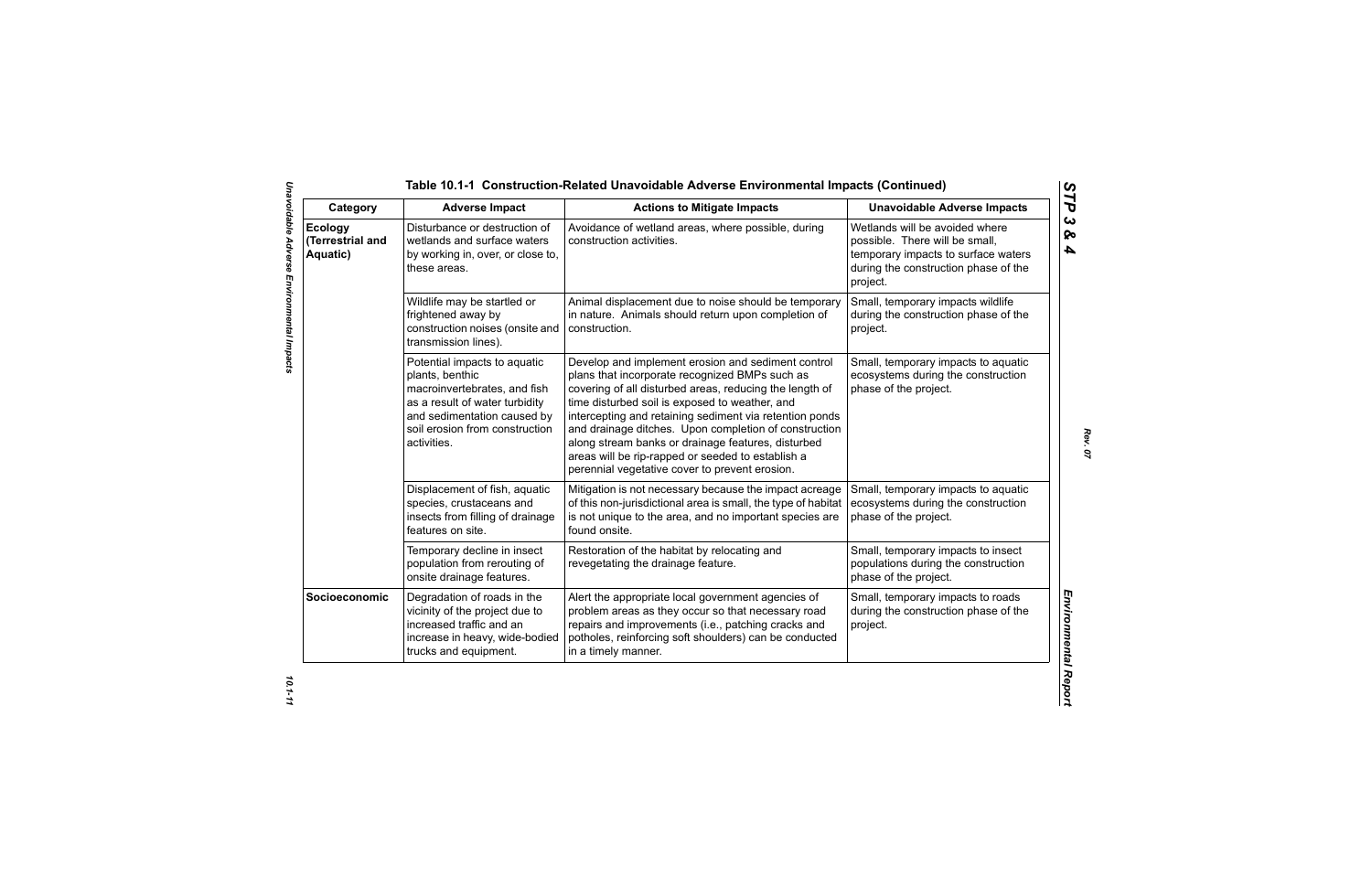| Category      | <b>Adverse Impact</b>                                                                                                            | <b>Actions to Mitigate Impacts</b>                                                                                                                                                                                                                                                                              | <b>Unavoidable Adverse Impacts</b>                                                                                                                                                                            |
|---------------|----------------------------------------------------------------------------------------------------------------------------------|-----------------------------------------------------------------------------------------------------------------------------------------------------------------------------------------------------------------------------------------------------------------------------------------------------------------|---------------------------------------------------------------------------------------------------------------------------------------------------------------------------------------------------------------|
| Socioeconomic | Increased traffic congestion in<br>the vicinity of STP due to<br>construction activities.                                        | Develop and implement a construction traffic<br>management plan that could include such measures as<br>turn lane installation where necessary, establishing a<br>centralized parking area with shuttle service,<br>encouraging carpools, and staggering shifts.                                                 | Moderate to large impacts to traffic<br>congestion during the construction<br>phase of the project.                                                                                                           |
|               | Potential short-term housing<br>shortage in Matagorda County.                                                                    | Mitigation efforts will be market-driven over time.<br>Construction employment will increase gradually with a<br>peak after 2 or 3 years. This will allow time for<br>construction of new housing. Temporary housing could<br>be constructed as needed.                                                         | Moderate to large impacts to short-term<br>housing at the beginning of<br>construction of the project.                                                                                                        |
|               | Water shortages in Matagorda<br>County as a result of the in-<br>migrating construction<br>workforce.                            | Maintain communication with local government and<br>planning officials so that ample time is given to plan for<br>the influx. Mitigation strategies (performed by others)<br>include reuse, seawater desalination, conservation, and<br>the Lower Colorado River Authority/San Antonio Water<br>System Project. | Moderate to large impacts to water<br>supply at the beginning of construction<br>of the project.                                                                                                              |
|               | Shortage of wastewater<br>treatment plants in Matagorda<br>County as a result of the in-<br>migrating construction<br>workforce. | Maintain communication with local government and<br>planning officials so that ample time is given to plan for<br>the influx.                                                                                                                                                                                   | Moderate to large impacts to the<br>wastewater treatment facilities at the<br>beginning of construction of the project.                                                                                       |
|               | Potential impacts to police, fire,<br>medical, and social services in<br>Matagorda County.                                       | Maintain communication with local government officials<br>so that expansions in police and fire services could be<br>coordinated, planned, and funded in a timely manner.<br>Funding for this expansion will be provided through the<br>increased tax revenues from the construction project.                   | Moderate impacts to police and fire<br>services until expansion of workforce<br>are completed.<br>Small unavoidable adverse impacts to<br>medical and social services during the<br>construction of the plant |

*10.1-12*

*Rev. 07*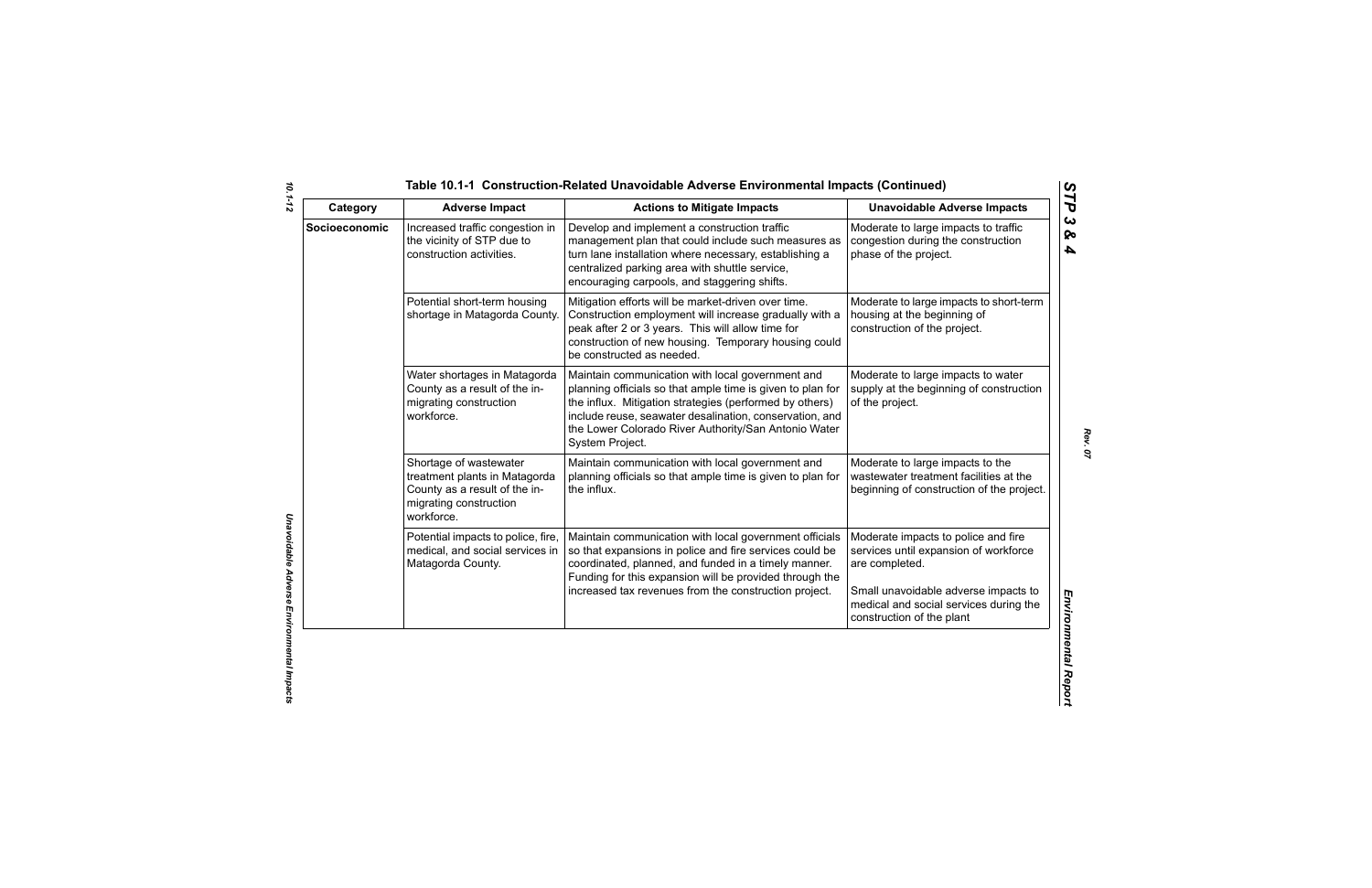| Category                                 | <b>Adverse Impact</b>                                                                                                                                                                                     | <b>Actions to Mitigate Impacts</b>                                                                                                                                                                                                                                                                                                             | <b>Unavoidable Adverse Impacts</b>                                                                         |
|------------------------------------------|-----------------------------------------------------------------------------------------------------------------------------------------------------------------------------------------------------------|------------------------------------------------------------------------------------------------------------------------------------------------------------------------------------------------------------------------------------------------------------------------------------------------------------------------------------------------|------------------------------------------------------------------------------------------------------------|
| Socioeconomic                            | Potential short-term ability of<br>schools in Matagorda County<br>to accommodate the increase<br>in student population.                                                                                   | Maintain communication with local government officials<br>so that timely short -term solutions can be implemented<br>in the form of adding modular classrooms and hiring<br>additional teachers to existing schools. Funding for<br>additional resources will be provided through the<br>increased tax revenues from the construction project. | Moderate to large impacts to schools<br>until expansion of facilities are<br>completed.                    |
| Radiological                             | Construction workers may be<br>exposed to radiation sources<br>(through direct radiation,<br>gaseous effluents, or liquid<br>effluents) from the routine<br>operations of STP 1 & 2.                      | Continual monitoring the STP site for radiation<br>exposure. The site will be in accordance with all<br>radiation safety regulations to ensure that the<br>construction workers are protected.                                                                                                                                                 | Small unavoidable adverse impact of<br>radiation exposure for construction<br>workers from existing units. |
| <b>Atmospheric and</b><br>Meteorological | Construction will cause<br>increased air emissions from<br>traffic, construction equipment,<br>and fugitive dust.                                                                                         | Use dust control measures (such as watering,<br>stabilizing disturbed areas, and covering trucks).<br>Comply with local, state, and/or federal air regulations.<br>Ensure that construction equipment is well maintained.                                                                                                                      | Small unavoidable adverse impacts<br>during the construction of the plant.                                 |
|                                          | Construction may cause local<br>elevated noise levels.                                                                                                                                                    | Notify local public of impending construction activities<br>that may exceed acceptable noise levels.                                                                                                                                                                                                                                           | Small unavoidable adverse impacts<br>during the construction of the plant.                                 |
| <b>Environmental</b><br>Justice          | The cost of low-income rental<br>housing could increase due to<br>increased demand for housing,<br>potentially displacing low-<br>income renters in Matagorda<br>County during the construction<br>phase. | Analysis of housing availability in Matagorda County<br>determined that the probability of this being an issue is<br>low. Because of this, mitigation would not be<br>necessary.                                                                                                                                                               | Small unavoidable adverse impacts<br>during the construction of the plant.                                 |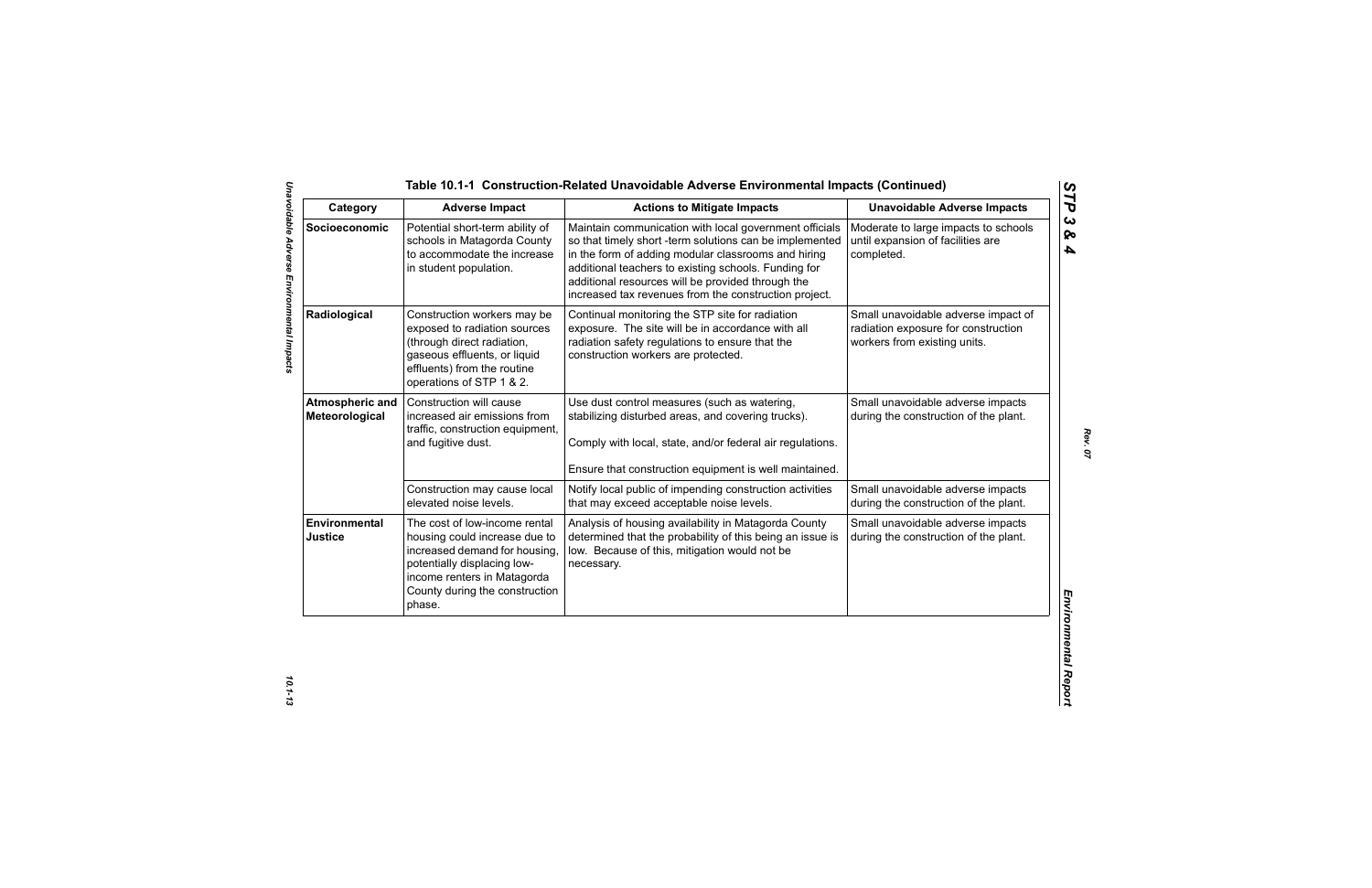| ທ |
|---|
|   |
| C |
| ట |
| ∞ |
| 4 |

| Category        | <b>Adverse Impact</b>                                                                                                                                                                                                                                                      | <b>Actions to Mitigate Impacts</b>                                                                                                                                                                                                                                                                                                                              | <b>Unavoidable Adverse Impacts</b>                                                                                                                                                                                                                                                                                        |
|-----------------|----------------------------------------------------------------------------------------------------------------------------------------------------------------------------------------------------------------------------------------------------------------------------|-----------------------------------------------------------------------------------------------------------------------------------------------------------------------------------------------------------------------------------------------------------------------------------------------------------------------------------------------------------------|---------------------------------------------------------------------------------------------------------------------------------------------------------------------------------------------------------------------------------------------------------------------------------------------------------------------------|
| <b>Land Use</b> | Approximately 90 acres of land<br>will be permanently dedicated to<br>the plant until decommissioning.<br>Approximately 21 acres of land<br>will be permanently dedicated<br>and 160 will be temporarily<br>committed to the uranium fuel<br>cycle during plant operation. | There are no practical measures of mitigation for this<br>impact.                                                                                                                                                                                                                                                                                               | Land will not be available for use<br>until plant(s) decommissioning<br>resulting in small unavoidable<br>adverse impact during life.<br>160 acres of land will not be<br>available until decommissioning of<br>the plant resulting in a small<br>unavoidable impact. 21 acres will<br>never be available for future use. |
|                 | Potential environmental impacts<br>onsite and offsite from disposal<br>of radioactive wastes generated<br>as a result of the fuel cycle.                                                                                                                                   | Disposal area(s) would be a permitted waste<br>disposal facility with a land use designated for such<br>activities. Disposal area would be operated under<br>appropriate regulations and guidelines until such<br>time a NRC licensed high-level waste disposal<br>facility is constructed. At that time, the storage area<br>could be restored for other uses. | Some onsite and offsite land will be<br>dedicated to licensed disposal<br>facilities and will no be available for<br>other uses. Small unavoidable<br>adverse impact.                                                                                                                                                     |
|                 | Offsite land use impacts<br>attributed to operations<br>workforce population growth.<br>Increase in development for<br>commercial and residential<br>purposes.                                                                                                             | Maintain communication with local and regional<br>government to disseminate project information so<br>they have the opportunity to plan accordingly.                                                                                                                                                                                                            | Small to moderate unavoidable<br>impact to land use during the life of<br>the plant.                                                                                                                                                                                                                                      |
|                 | Operation of new units would<br>result in an increase in the total<br>volume of solid waste generated<br>at the STP site.                                                                                                                                                  | All federal, Texas, and local requirements and<br>standards would be met regarding handling,<br>transportation, and offsite land disposal of the solid<br>waste at licensed facilities. STPNOC has recycling<br>and waste minimization programs currently in place.                                                                                             | Some offsite land will be dedicated<br>to licensed disposal facilities and will<br>not be available for other uses.<br>Small unavoidable adverse impact.                                                                                                                                                                  |

*10.1-14*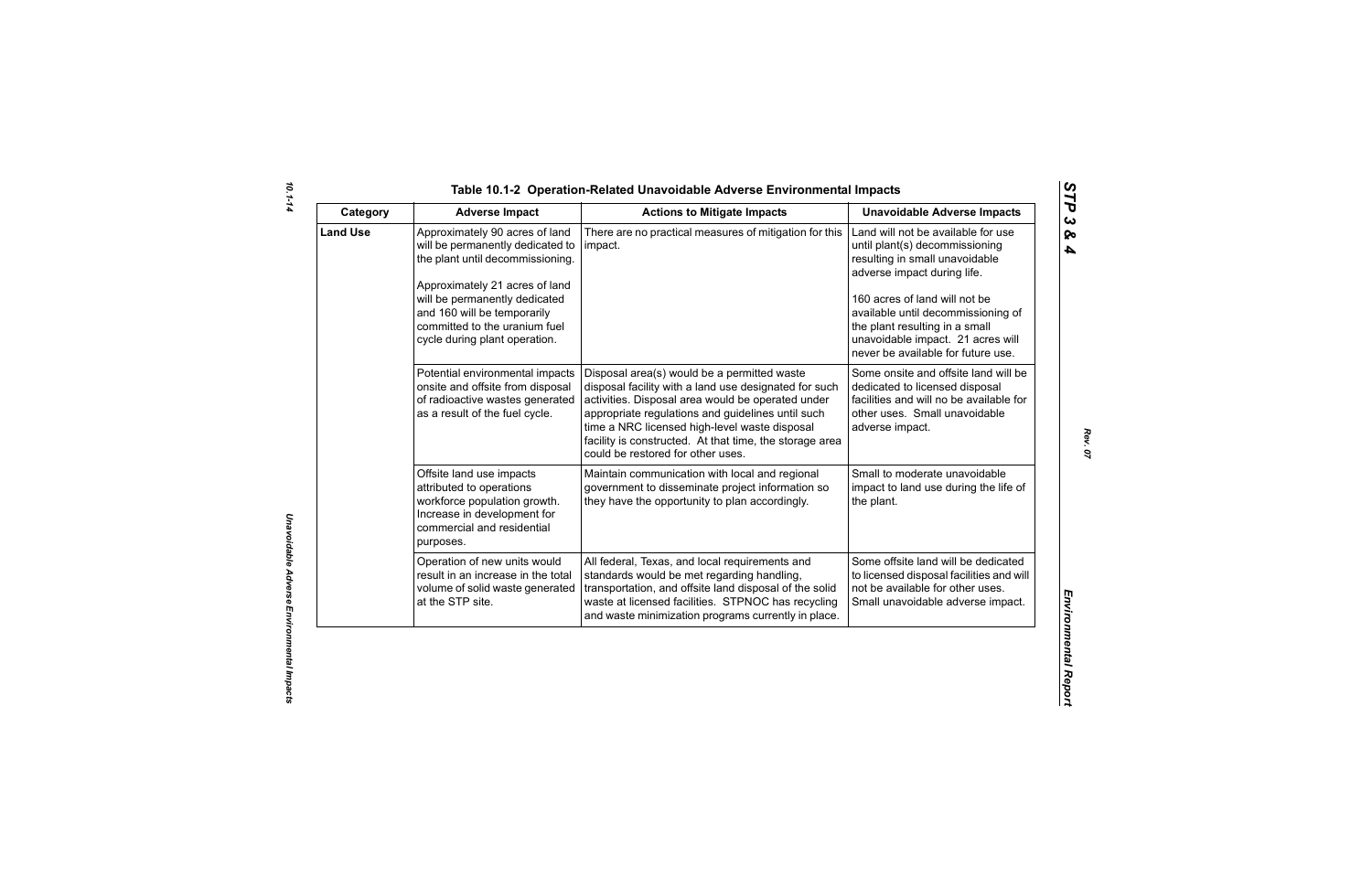Table 10.1-2 Operation-Related Unavoidable Adverse Emplore<br>
Category Adverse Impact<br>
Category Adverse Impact<br>
Marchard Involved Marcha Constant Action to Miligate Impacts<br>
Marchard Involved Late Marcha (Marchard Constant C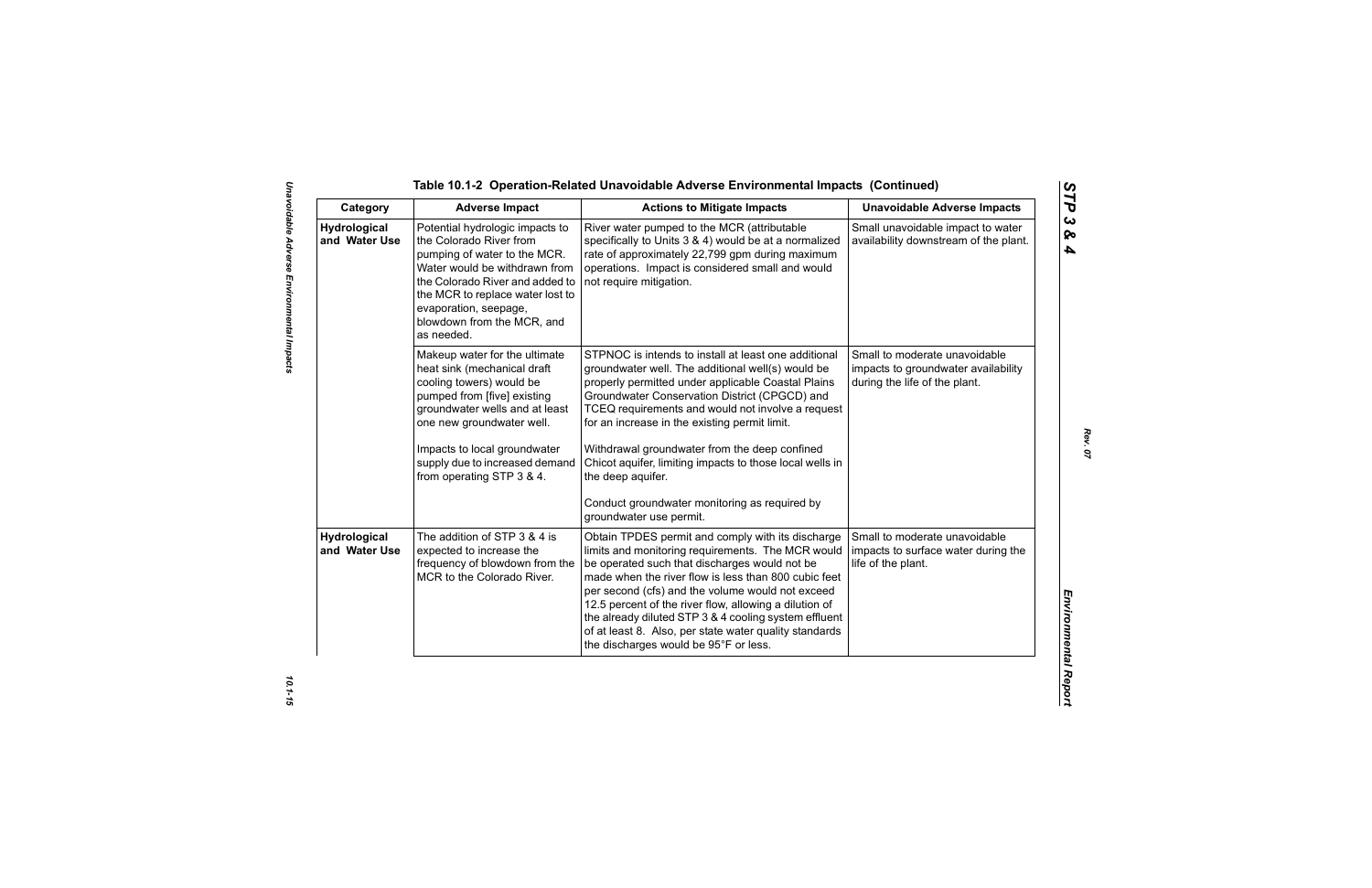| Category                                   | <b>Adverse Impact</b>                                                                                                                                                                                                                                                                                      | <b>Actions to Mitigate Impacts</b>                                                                                                                                                                                                                                                                                                                                                                                                                                                       | <b>Unavoidable Adverse Impacts</b>                                                                   |
|--------------------------------------------|------------------------------------------------------------------------------------------------------------------------------------------------------------------------------------------------------------------------------------------------------------------------------------------------------------|------------------------------------------------------------------------------------------------------------------------------------------------------------------------------------------------------------------------------------------------------------------------------------------------------------------------------------------------------------------------------------------------------------------------------------------------------------------------------------------|------------------------------------------------------------------------------------------------------|
| <b>Hydrological</b><br>and Water Use       | Non-radioactive wastewater<br>discharges will increase as a<br>result of the operation of the<br>new units' operation, such as<br>additional cooling water system<br>blowdown, permitted<br>wastewater from the new units'<br>auxiliary system, and storm<br>water runoff from new<br>impervious surfaces. | Discharges would be in accordance with applicable<br>TCEQ water quality standards. STPNOC will revise<br>the existing Stormwater Pollution Prevention Plan.<br>The impacts due to the new impervious surfaces will<br>be negligible due to Best Management Practices.                                                                                                                                                                                                                    | Small unavoidable increase in non-<br>radioactive wastewater discharge<br>for the life of the plant. |
| Ecological<br>(Terrestrial and<br>Aquatic) | Entrainment and impingement<br>of aquatic organisms at the<br>power plant water intake<br>structure.                                                                                                                                                                                                       | Intake structure designed with the "Best Technology<br>Available" The MCR is a closed cycle cooling system<br>that minimizes withdrawal of river water.<br>Impingement and entrainment were minimized by<br>other design features: (1) the intake was oriented in<br>such a way as to reduce attractant flows, (2) the<br>approach velocity at the traveling screens was<br>designed to be 0.5 fps or less, and (3) the intake was<br>equipped with a fish "handling and bypass" system. | Small unavoidable adverse impacts<br>during the life of the plant.                                   |
|                                            | Inclusion of STP 3&4 in the<br>existing cooling reservoir<br>system will lead to an increase<br>in operating water level,<br>potentially impacting existing<br>shoreline vegetation and<br>terrestrial biota using the<br>reservoir.                                                                       | Prey species will eventually recolonize along the<br>new shoreline. There are other foraging areas in the<br>vicinity until recolonization. Further mitigation would<br>not be required.                                                                                                                                                                                                                                                                                                 | Small unavoidable adverse impacts<br>during the life of the plant.                                   |
|                                            | Impacts to bird populations from<br>impacts with cooling towers.                                                                                                                                                                                                                                           | Low height of cooling towers would cause negligible<br>mortality. Mitigation would not be required.                                                                                                                                                                                                                                                                                                                                                                                      | Small unavoidable adverse impacts<br>during the life of the plant.                                   |